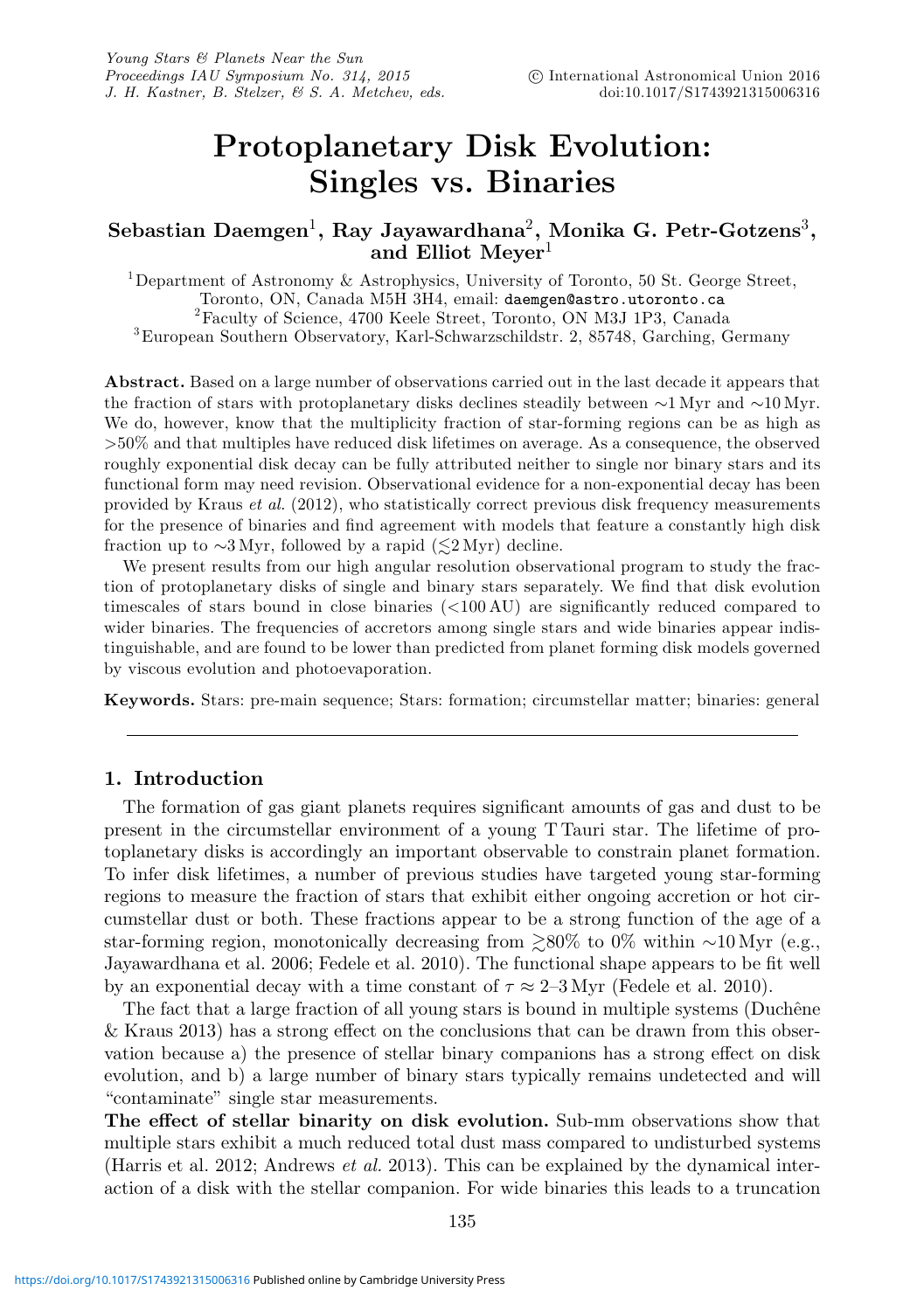of the outer disk to ∼1/5–1/2 times the binary separation (Artymowicz & Lubow 1994). This implies shorter disk lifetimes, given that mass accretion rates in binaries are comparable to those of single stars (White & Ghez 2001; Daemgen et al. 2012). And indeed, the data of Daemgen et al. (2012, 2013, see also Kraus *et al.* 2012) imply an exponential decay of binary circumstellar disk fractions with a time constant of  $\tau \approx 0.9{\text -}1.3 \text{ Myr}$ , much shorter than that found by previous studies that do not focus on binary stars.

The fact that disks in binary stars follow a different evolutionary path may help to constrain planet formation scenarios: Duchêne (2010) found that stars with close ( $\rho$  < 100 AU) binary companions are less likely to be orbited by a low-mass  $(\lesssim 1 M_{\rm Jup})$  gas planet than wider binaries and single stars. One possible interpretation calls for a slow gas planet-forming process for planets  $<1 M_{\rm Jup}$  – too slow to complete in close binaries before the disk disperses. More massive planets, in contrast, may form through a rapid process that completes equally often around single stars and around even closely separated binary components where disk lifetimes are shorter.

**The difficulty of identifying single stars.** While above considerations and the fact that sample sizes are typically small paint a noisy but consistent picture of disk evolution in T Tauri *binaries*, the evolution of a disk in an undisturbed system like that of a single star cannot be easily observed. This is partly due to our lack of knowledge about the true multiplicity status of young stars: efficient high-angular resolution imaging searches for companions do not reach much below  $\sim 0.1''$  ( $\sim 10 \text{ AU}$  at the distance of the nearest star-forming regions of ∼100 pc), and few young stars have been subject to radial velocity (RV) monitoring over baselines  $>10 \,\text{yr}$  (equivalent to  $\gtrsim 5 \,\text{AU}$ ). This leaves the 5–10 AU separation range mostly unstudied for stellar companions in the best-sampled nearby regions, and typically the range of unassessed separations is even larger.

Owing to this observational effect, the fraction of undetected binary companions in any previous disk frequency survey can be ∼30% or larger, depending on the distance of the targeted region and the availability of suitable survey data (Kraus  $et \ al. 2012;$ Daemgen et al. 2015, *submitted*). The previously derived disk fractions in these samples accordingly represent a mixture of binary and single star disk data compromising their potential to provide physical information about disk decay.

**Disk evolution around single stars.** Applying a statistical correction for undetected binarity, Kraus *et al.* (2012) study the early evolution of single stars and find observational evidence for a disk fraction evolution that may be different from an exponential decay. In qualitative agreement with disk evolution models by Alexander & Armitage (2009), disk frequencies stay close to 100% until ∼2–3 Myr of stellar evolution and then rapidly decay before ∼6 Myr of age. Such a change would have strong implications for planet formation. For example, gas giant planets may form on much longer timescales—or start to form at a later time—than typically assumed.

While providing interesting qualitative evidence, the results reported by Kraus *et al.* (2012) are based on unresolved binaries with no information about whether circumstellar material is distributed around one or both stars. Furthermore, their study relies on the sum of a variety of disk indicators which probe different physical aspects of a disk. The values presented by Kraus *et al.* (2012) accordingly represent upper limits to the true accretion and inner dust disk frequency of single stars.

To gain a better understanding of the evolution of undisturbed disk material in the first few Myr of stellar evolution, a consistent and direct measurement of disk frequency around single stars is needed. As current instruments do not enable the identification of binary companions at all separations and mass ratios, the frequency of undetected binary companions and the disk fraction in multiples must be taken into careful consideration to infer single star values. In the following we describe our previous and ongoing efforts.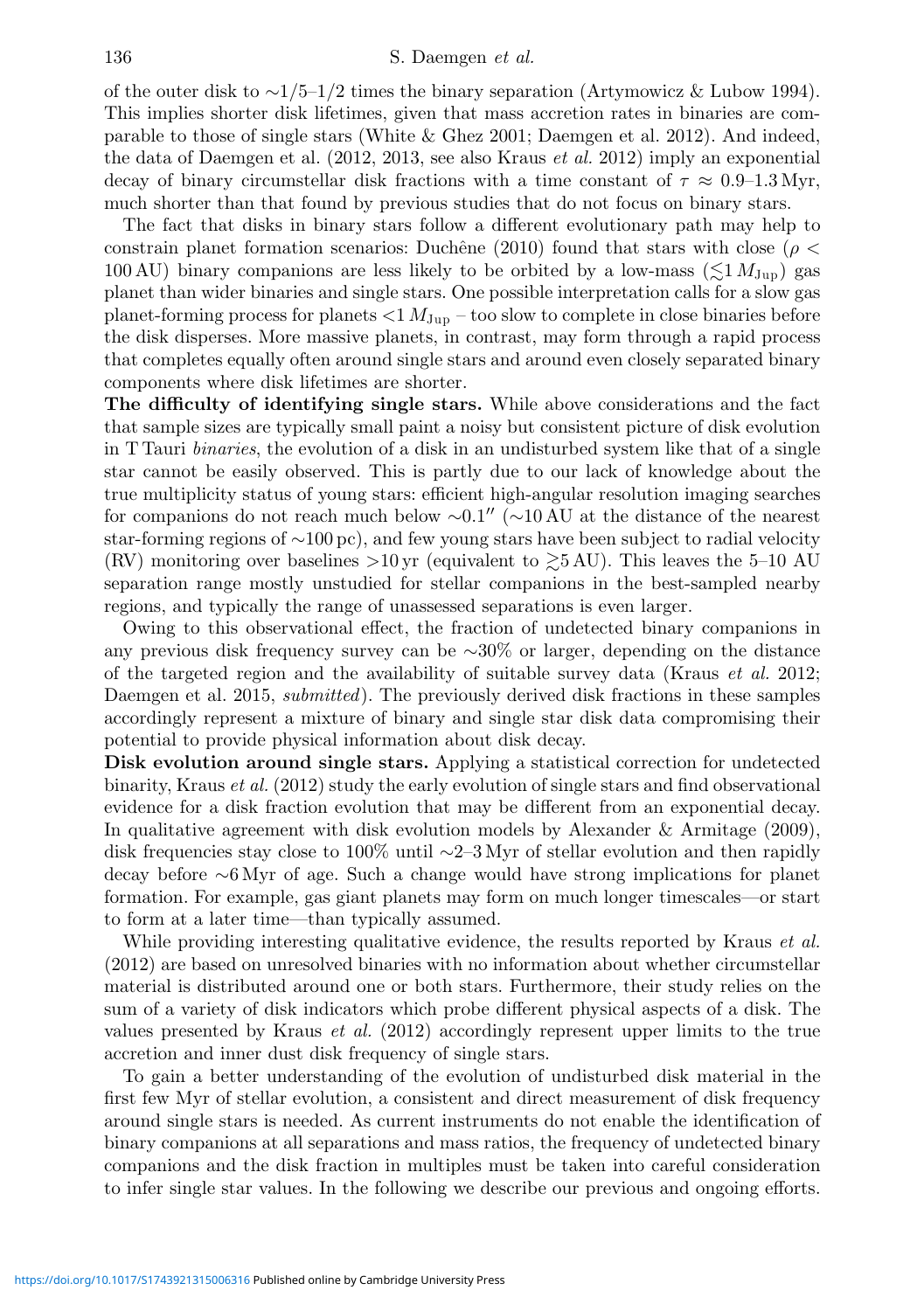

Figure 1. Disk frequency of single stars and components of binary stars in the Orion Nebula Cluster (1 Myr) and Chamaeleon I (2 Myr). Left: accretion inferred from Brackett- $\gamma$  emission. Right: hot circumstellar dust as inferred from  $H-K$  and  $K-L'$  excess (Daemgen et al. 2012, 2013, 2015). The blue continuous and dotted lines show exponential decay functions measured by Fedele et al. (2010,  $\tau_{\text{accr}} \sim 2.3 \text{ Myr}$ ,  $\tau_{\text{dust}} \sim 3 \text{ Myr}$ ), not corrected for undetected multiplicity. The dashed cyan line shows the disk evolution model by Alexander & Armitage (2009).

#### **2. A coherent analysis of disks in single and multiple stars**

We measured the frequency of disks around 52 spatially resolved multiple stars with separations between ∼25–1000 AU in the Orion Nebula Cluster and Chamaeleon I starforming regions (Daemgen et al. 2012, 2013). For each stellar component, our measurements trace both the presence of ongoing accretion based on Brackett- $\gamma$  (Br $\gamma$ ) emission as well as hot inner dust inferred from near-infrared color excess.

We compare this binary data set to single stars in Chamaeleon I (Daemgen et al. 2015, submitted). In order to compile a sample with as little binary contamination as possible, we queried the high-angular resolution imaging survey by Lafrenière et al. (2008) for stars without stellar companions between ~50–500 AU and brighter than  $\Delta K_s \approx 3$  mag. Stars with known radial velocity companions were removed from the sample. A total of  $54$  single star candidates were observed with SOFI/NTT  $K$ -band spectroscopy to assess the presence of emission at the wavelength of  $Br\gamma$ . Using a Monte Carlo simulation, we simulated the overall companion distribution of our sample and find that, even after excluding all adaptive optics (AO) and RV companions, there remains a ∼30% chance of multiplicity for any star in the sample. Using the results from our Chamaeleon I binary study (Daemgen et al. 2013), we correct the measured single star accretion frequency for the bias introduced by undetected binarity.

As these measurements are based on a well-defined set of suitable disk indicators ( $\text{Br}\gamma$ , NIR color excess) and good coverage by AO and RV companion searches, the resulting disk evolution measurements represent the most robust assessment of the relative abundance of disks around the individual components of binaries and single stars to date.

#### **3. Results**

Figure 1 shows our assessment of single and binary star disk fraction as a function of age. Close binaries ( $\rho \leq 100 \text{ AU}$ ) appear to disperse their disks on much smaller timescales than wider binaries, both for our accretion and hot inner disk measurements.

We furthermore robustly confirm that the inferred single star accretor fraction  $(F =$  $48^{+14}_{-10}\%$ ; Daemgen et al. 2015, *submitted*) is about 6 times larger than that of close binaries. The single star accretor fraction appears to be slightly larger but consistent